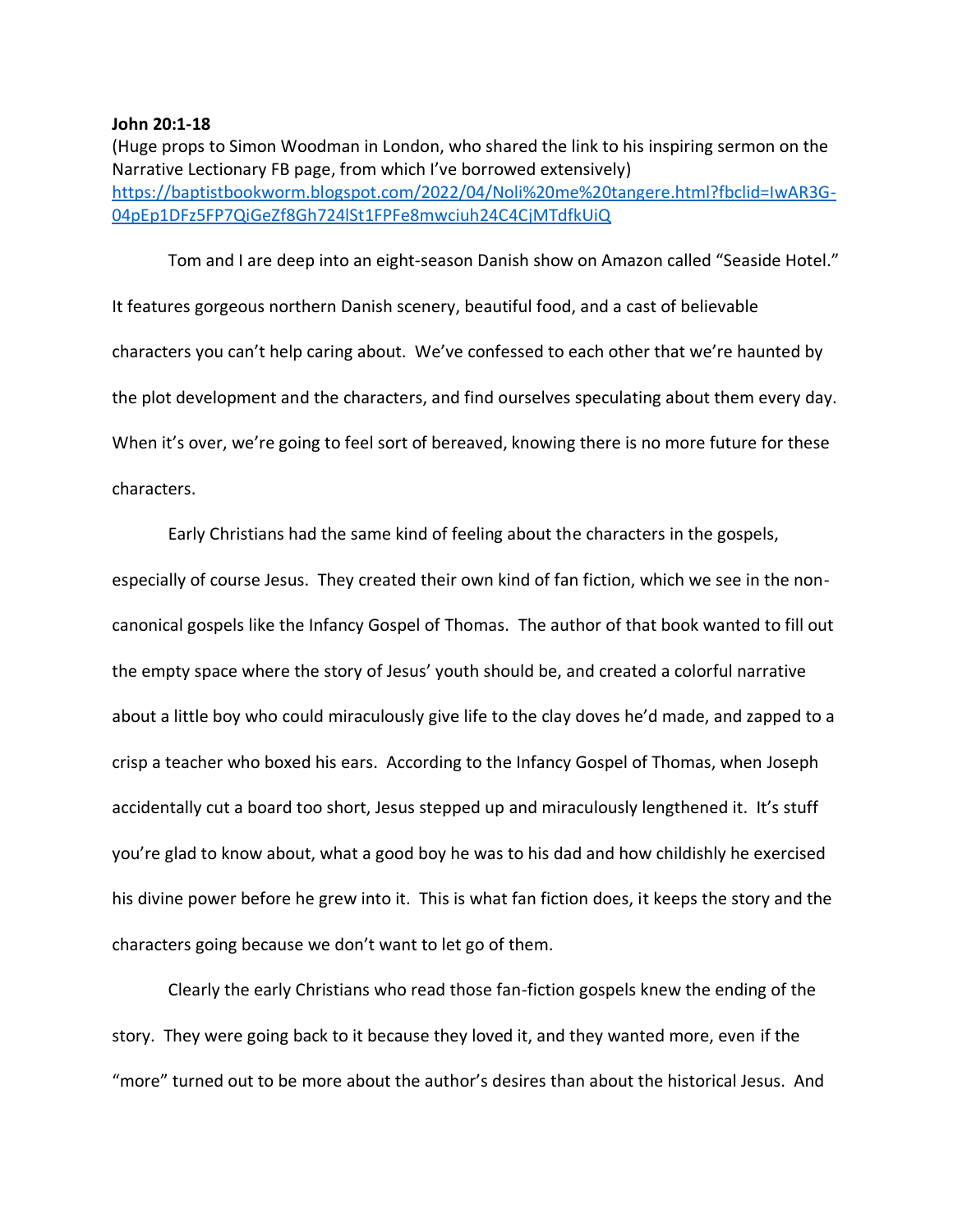actually we know that's the case with the canonical gospels like John, too. We know that John is telling us a theologized story, not reporting events on the ground—not only because he wasn't there, but also because he thinks the theologized story is going to help us understand better what happened than if he just reported "events on the ground." But once the ending of the story is known, any future re-reading of the story must take place in light of what is now known about the outcome.

Everyone who reads today's lection knows before we start how the story ends. We're not reading for that kind of information, and that's not why John wrote. This whole gospel, that we've been reading through since the start of the year, is a story that's been written for those who are *already* part of the next installment. And so *we* need to hear the account of Jesus' appearance to Mary from the perspective of those who already know the end of the story. The significance of this narrative isn't that Jesus is, in some way, still very much alive and with his disciples. Rather it is that the encounter with the risen Christ needs to go somewhere.

When Jesus first called his disciples in John's gospel, he asked them, "What are you looking for?" Now again, with Peter and the beloved disciple gone after a brief and unsatisfactory foray into the tomb, Jesus asks Mary, "For whom are you looking?" We become aware that Mary is at first unable to recognize Jesus because she isn't prepared to see him—we can only see what we're prepared to see. But notice this as well: Mary has lingered in the garden. She hasn't gone racing off again the way the two men had, who "believed but did not understand," a less than full-throated endorsement. She's just grieving, and probably could not even say why she stays, but she's not ready to go. The rabbis have said that the miracle of the burning bush was not the bush itself but that Moses stayed long enough to encounter God in it,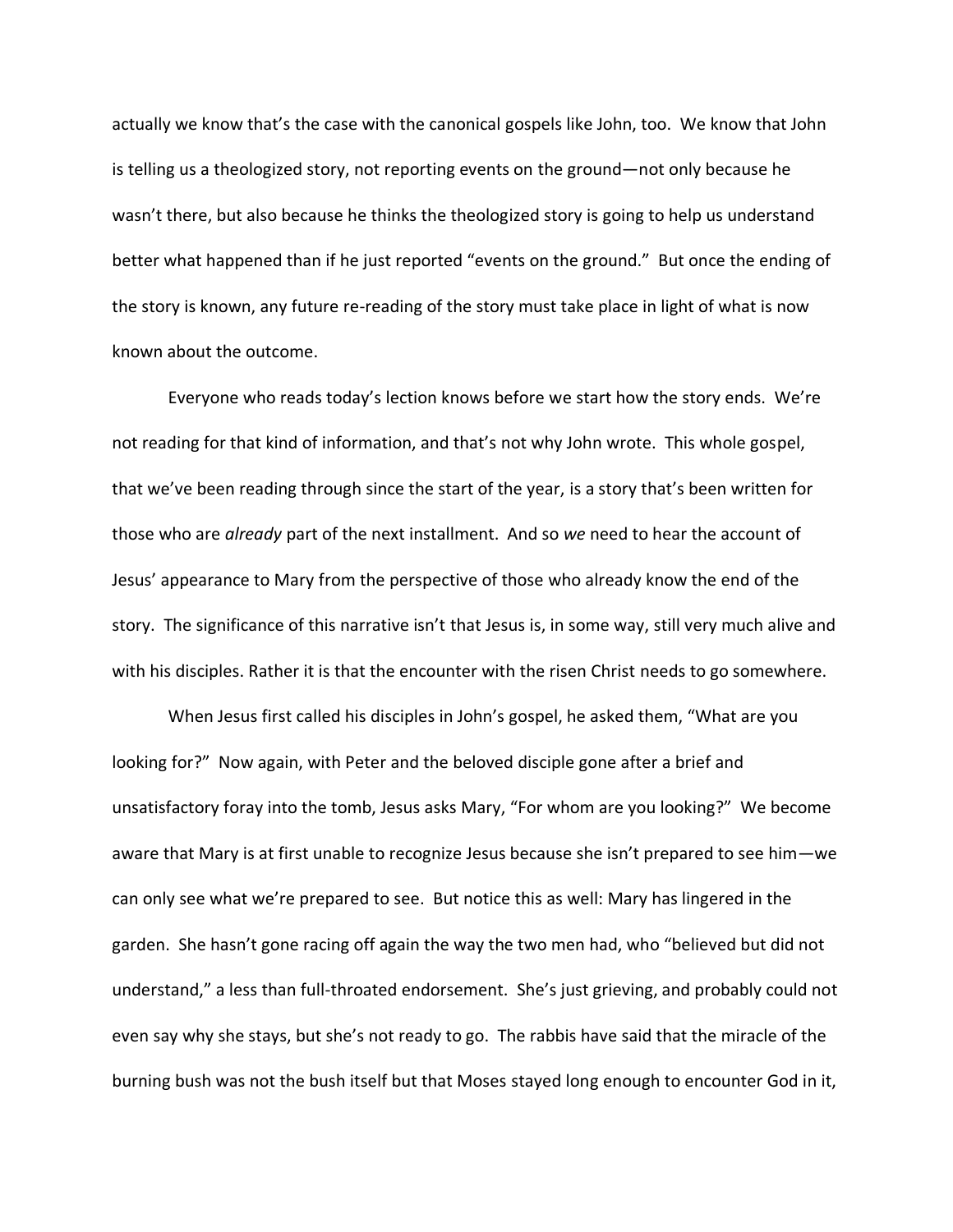and so too with Mary. She doesn't know what she's staying for, she's just grieving, but the grieving opens up a miracle. When Jesus asks her "for whom are you looking," she answers, "for my Teacher," and Jesus moves her to the next level of understanding by speaking her name, "Mary."

Now. Let me pause to say something I love but isn't the point of my sermon. Sometimes we're like Mary in that we're making a choice without quite having a reason or a justification for it, and sometimes, if you're prone to overthinking things, you might ask yourself, "Is this right? Or should I have gone too? Or should I be more assertive and look around for someone to interrogate? Or should I have brought someone with me? Why did I come alone?" and all that overthinking kind of obscures the possibility that you're exactly where you should be. For whatever reason Mary stayed in the garden, it's good that she did. This story should remind us that often we're exactly where we should be, and what is unfolding for us is exactly what should unfold, and the world needs us to be present to it. For all the earth-shaking cosmic significance of the Resurrection, there is also this personal aspect, which is that where we are is exactly where Jesus was planning to meet us, and he knows our name, and whatever we thought we expected, we recognize the voice of the Good Shepherd.

But I digress. What I really wanted to say was that Mary in the story can't possibly take in what it means that Jesus has been resurrected, and so she of course reverts to past experience and tries to embrace him. He prevents her, even though a few verses later he's going to be cheerfully inviting Thomas to stick his fingers in his wounds. Jesus preventing Mary from embracing him is a way of saying that she (and everyone) had to move from, if you will, a relationship with the historical Jesus, and to embrace the new experience of the resurrected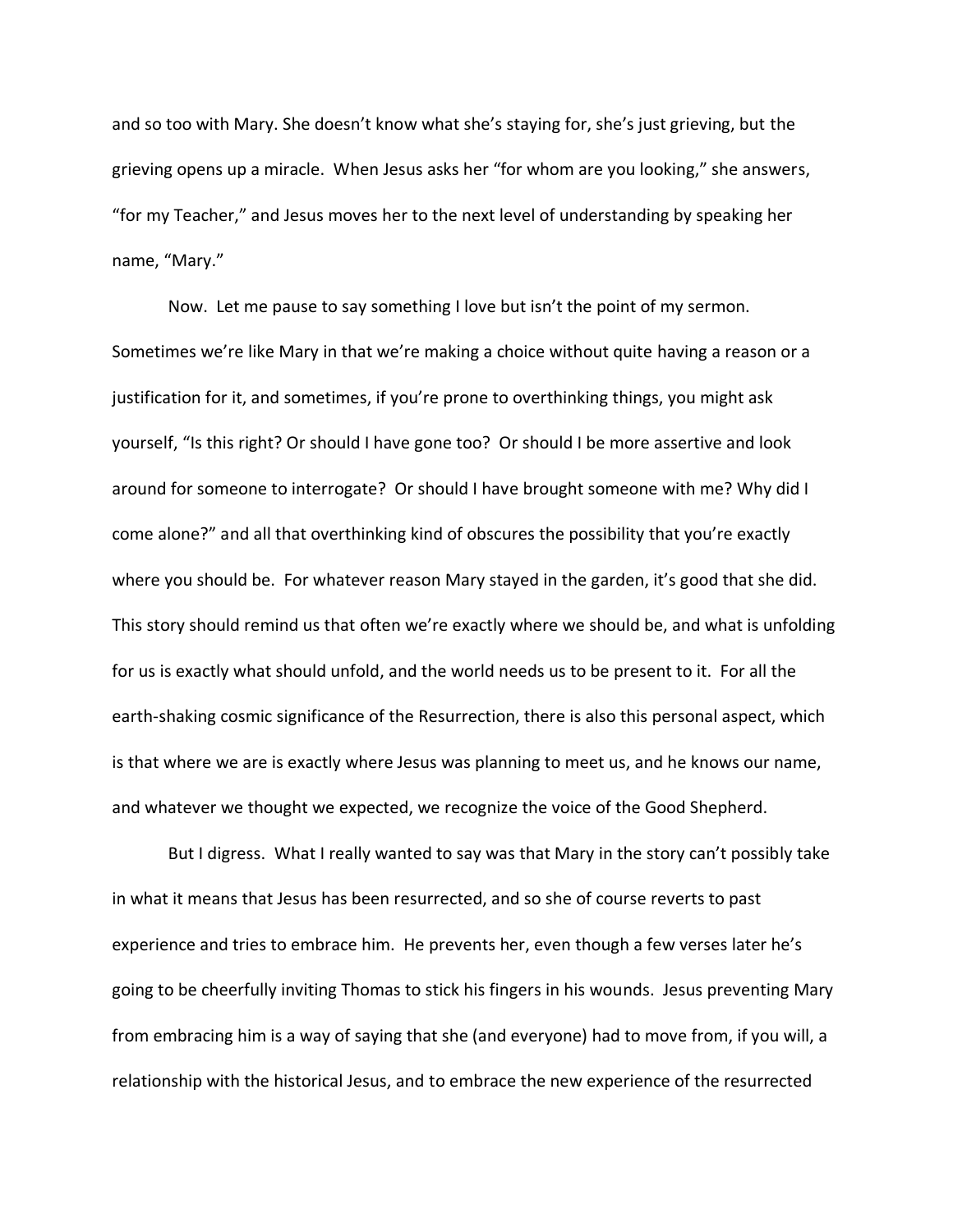Christ that will be found in lived encounter with the Spirit of Christ. She will not go back to the time before the resurrection; that story is over.

At the time of John's gospel, Christians would not encounter Jesus on the road or in the synagogue or at the table, as the disciples had. Instead, they would encounter him in the breaking of the bread, in the rising from the waters of baptism, in the miracle of food freely shared. Simon Woodman says, and I agree, that contemporary Christians are not quite sure what to do with the resurrection. We certainly get the crucifixion; that's all too easy. But we've almost relegated the resurrection to a divine publicity stunt, sort of a cosmic proof of how much better our God is than everyone else's. Woodman says,

## **The resurrection needs to be more**

## **than a cosmic publicity stunt which validates the cross. It needs to become an invitation to a new way of living, a gateway to a new way of being.**

And a key to this is to be found in the way Mary relates to Jesus. Did you notice what Mary called Jesus as she tried to cling onto him? She called him 'Rabbouni', which John tells us is Hebrew for 'Teacher'. Mary was still stuck in the role of student, to Jesus' role of teacher. She was a disciple, and he her master.

Jesus counters this by re-writing the script, by changing the language. In the post-resurrection encounter with Christ, those who would be his disciples find that he is no longer their master, but their brother.

In the new world that comes into being in the resurrection, Jesus moves from Master to

brother, from Lord to friend. Christ is no longer an intermediary between us and the divine, but

God with us, present by the Spirit.

And yet we want to cling to the Jesus of history. We want the master who will teach us

and tell us what to do, sit in judgment on our enemies, and defend us against the unfaithful.